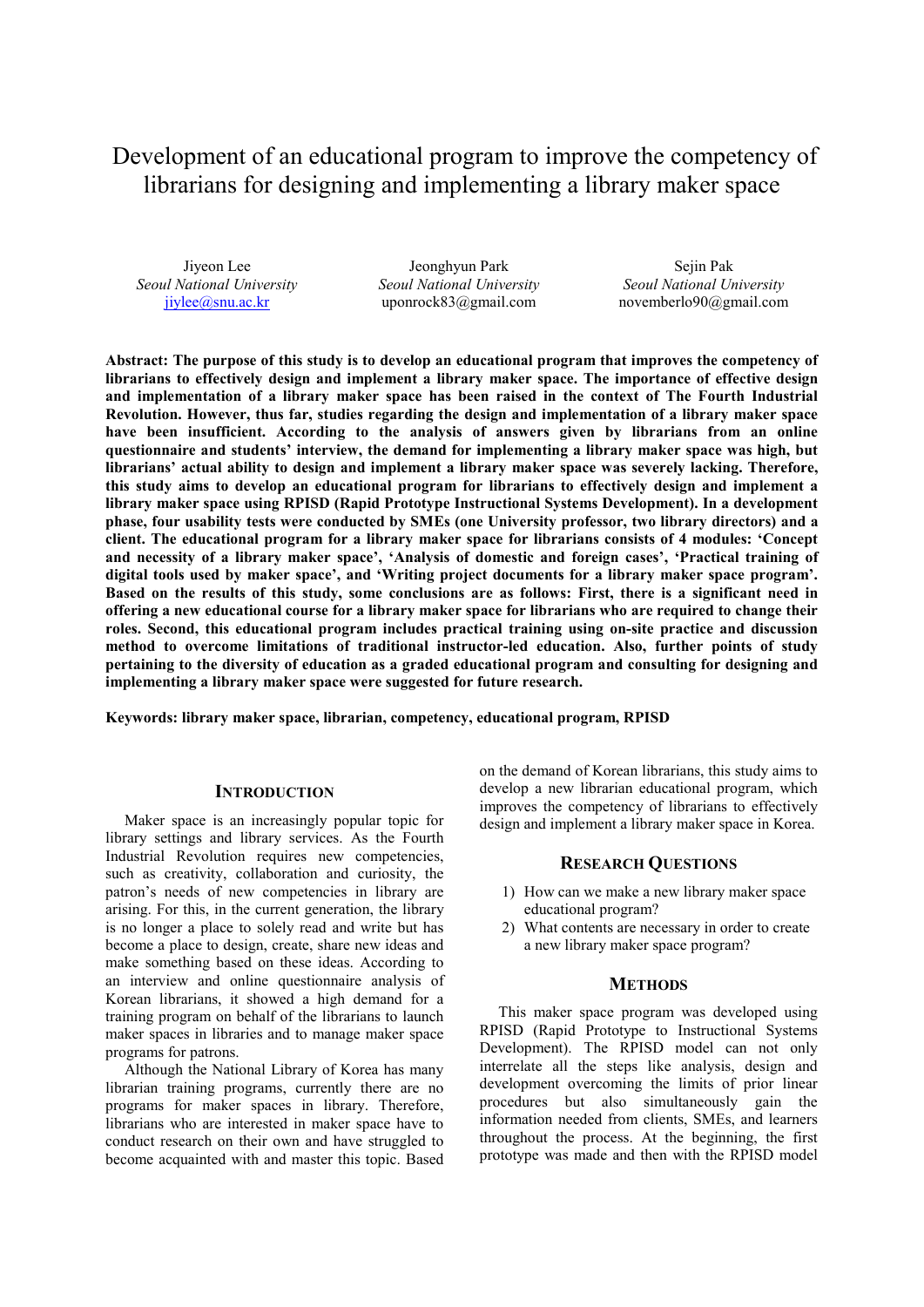modifying several prototypes repeatedly, and as a consequence the final product was developed.

# **RESULTS**

This educational program was developed by four instructional designers, a client, and three SMEs via RPISD. The specific development process is as follows

## **Kickoff meeting**

Prior to developing educational program, the scope of task of the education program development project and the role were formulated with the client.

#### **Analysis**

The need analysis including performance analysis efforts focused on literature, survey and interviews with a client, SMEs, and learners. Analysis results suggested both training interventions as this educational course and non-training interventions as budget support.

## **Design**

Content for the library maker space was specified, its goal and objectives were defined, hardware (3D printers and Arduino etc.) and software were prepared, and an implementation and evaluation plan was developed. The goal of the program was to help librarians understand the concept and necessity of library maker space and design library maker space and service program. Program objectives derived from these goals were included:

- Learners will describe a concept of a library maker space and recognize its necessity.
- They will analyze domestic and foreign cases of a library maker space and design each maker space program in their own context.
- They will implement digital tools through onsite training.
- They will draw up a plan for a library maker space program.

Based on these objectives, working prototypes were created and were revised three times. The prototypes were reviewed by a client, three SMEs (one University professor, two library directors), and also by learners. The educational program for a library maker space for librarians consists of 4 modules: 'Concept and necessity of a library maker space', 'Analysis of domestic and foreign cases', 'Practical training of digital tools used by maker space', and 'Writing project documents for a library maker space program'. In contrast to traditional instruction which is direct learning, this course provides both theory and practice including an on-site training, discussion method.

Module 1 - Theory 1

Orientation for dividing them into teams and improving communication amongst each other

ispr given. This module also provides basic conceptual theory and necessity of library maker space.

- Module 2 Theory 2 This module features a lecture about domestic and foreign cases of a library maker space, and for each learner to analyze cases.
- Module 3 Practice 1 Learners visit a site where maker space has previously been implemented (Gwacheon National Science Museum) and learn how to use digital tools for maker space.
- Module 4 Practice 2 Each team draws up a plan for maker space and shares it with each other.



Figure 1. Modules of Prototype

## **Usability testing**

The initial prototype is revised three times through usability testing of interviewing a client, three SMEs, learners and an optimal educational program was designed.

#### **Development**

Based on the prototype, materials were developed. At this stage, an instructor's manual, instructor's material (ppt), and learner's material were developed.

#### **Formative Evaluation**

This study conducted a One-to one evaluation with a client. The client was largely satisfied with our full package (detailed manual, materials), particularly the portion that suggested diverse cases.

## **Discussion and Conclusion**

Nowadays the world experiences a lot of changes not only in technologies like AI, drones, and selfdriving cars, but also in the fields of social culture and education. Those changes lead to setting up maker spaces in libraries in America first and spawning them into the world. In maker spaces people can make something themselves and can be motivated to try to create things that have never existed. If this program